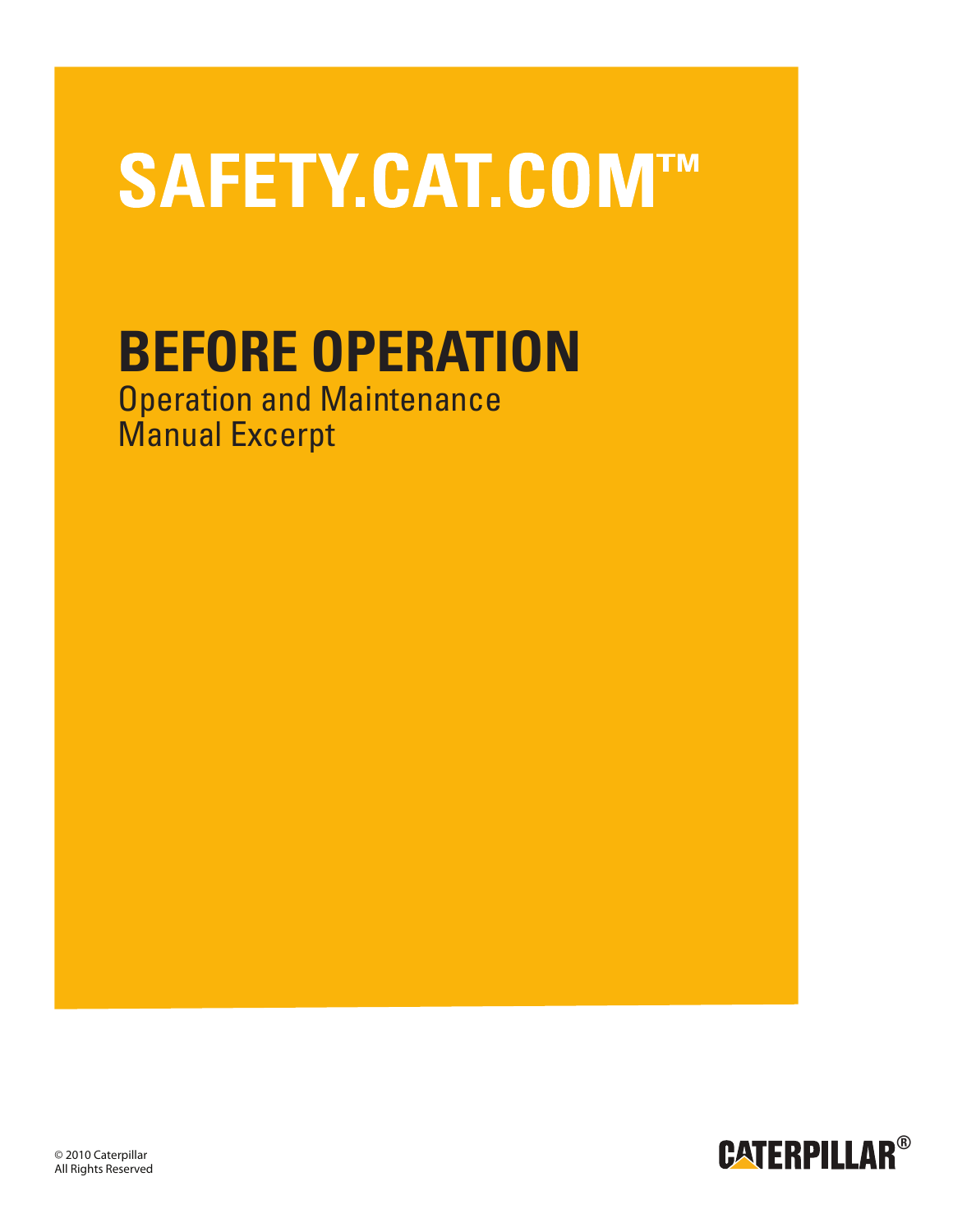

# Operation and Maintenance Manual

### 279C, 289C and 299C Compact Track Loaders

**MBT1-Up (279C) JMP1-Up (289C) JSP1-Up (299C)**

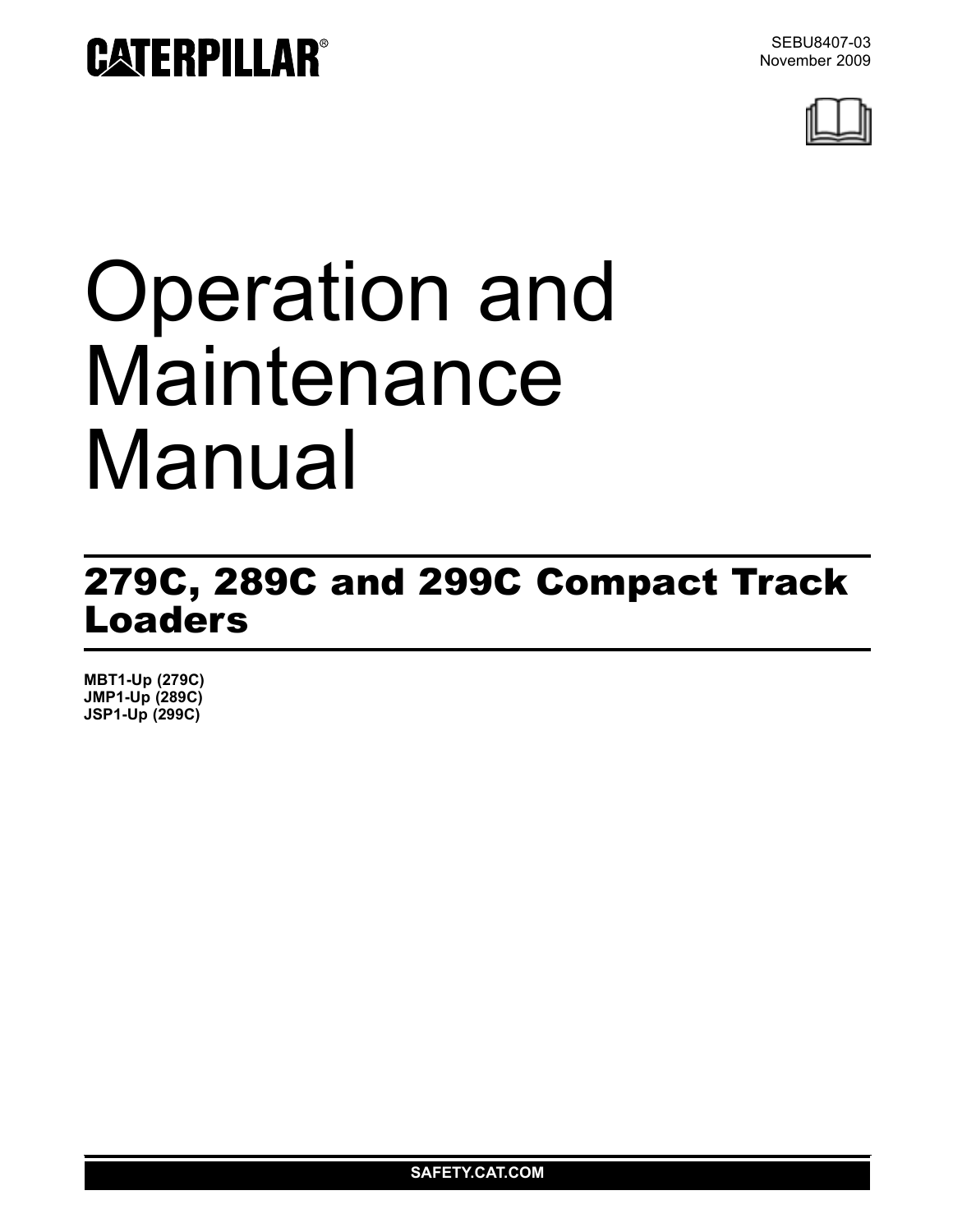#### **Operation Section**

#### **Before Operation**

i02601969

#### **Mounting and Dismounting**

**SMCS Code:** 7000

g00037860 Illustration 23

Typical example

Mount the machine and dismount the machine only at locations that have steps and/or handholds. Before you mount the machine, clean the steps and the handholds. Inspect the steps and handholds. Make all necessary repairs.

Face the machine whenever you get on the machine and whenever you get off the machine.

Maintain a three-point contact with the steps and with the handholds.

**Note:** Three-point contact can be two feet and one hand. Three-point contact can also be one foot and two hands.

Do not mount a moving machine. Do not dismount a moving machine. Never jump off the machine. Do not carry tools or supplies when you try to mount the machine or when you try to dismount the machine. Use a hand line to pull equipment onto the platform. Do not use any controls as handholds when you enter the operator compartment or when you exit the operator compartment.

#### **Daily Inspection**

**SMCS Code:** 1000; 7000

#### **NOTICE**

Accumulated grease and oil on a machine is a fire hazard. Remove this debris with steam cleaning or high pressure water, at least every 1000 hours or each time any significant quantity of oil is spilled on a machine.

**Note:** For maximum service life of the machine, make a thorough daily inspection before you operate the machine. Inspect the machine for leaks. Remove any debris from the engine compartment and the undercarriage. Ensure that all guards, covers, and caps are secured. Inspect all hoses and belts for damage. Make the needed repairs before you operate the machine.

Perform the following procedures on a daily basis.

- Operation and Maintenance Manual, "Backup Alarm - Test"
- Operation and Maintenance Manual, "Cooling System Level - Check"
- Operation and Maintenance Manual, "Engine Oil Level - Check"
- Operation and Maintenance Manual, "Equipment Lowering Control Valve - Check"
- Operation and Maintenance Manual, "Fuel System Primary Filter (Water Seperator) - Drain"
- Operation and Maintenance Manual, "Hydraulic System Oil Level - Check"
- Operation and Maintenance Manual, "Lift Arm and Cylinder Linkage - Lubricate"
- Operation and Maintenance Manual, "Quick Coupler - Clean/Inpsect"
- Operation and Maintenance Manual, "Seat Belt Inspect"
- Operation and Maintenance Manual, "Tilt Cylinder Bearings and Bucket Linkage Bearings - Lubricate"
- Operation and Maintenance Manual, "Tire Inflation - Check"
- Operation and Maintenance Manual, "Vacuator Valve - Clean/Inspect"
- Operation and Maintenance Manual, "Wheel Nuts Tighten"

i02546973